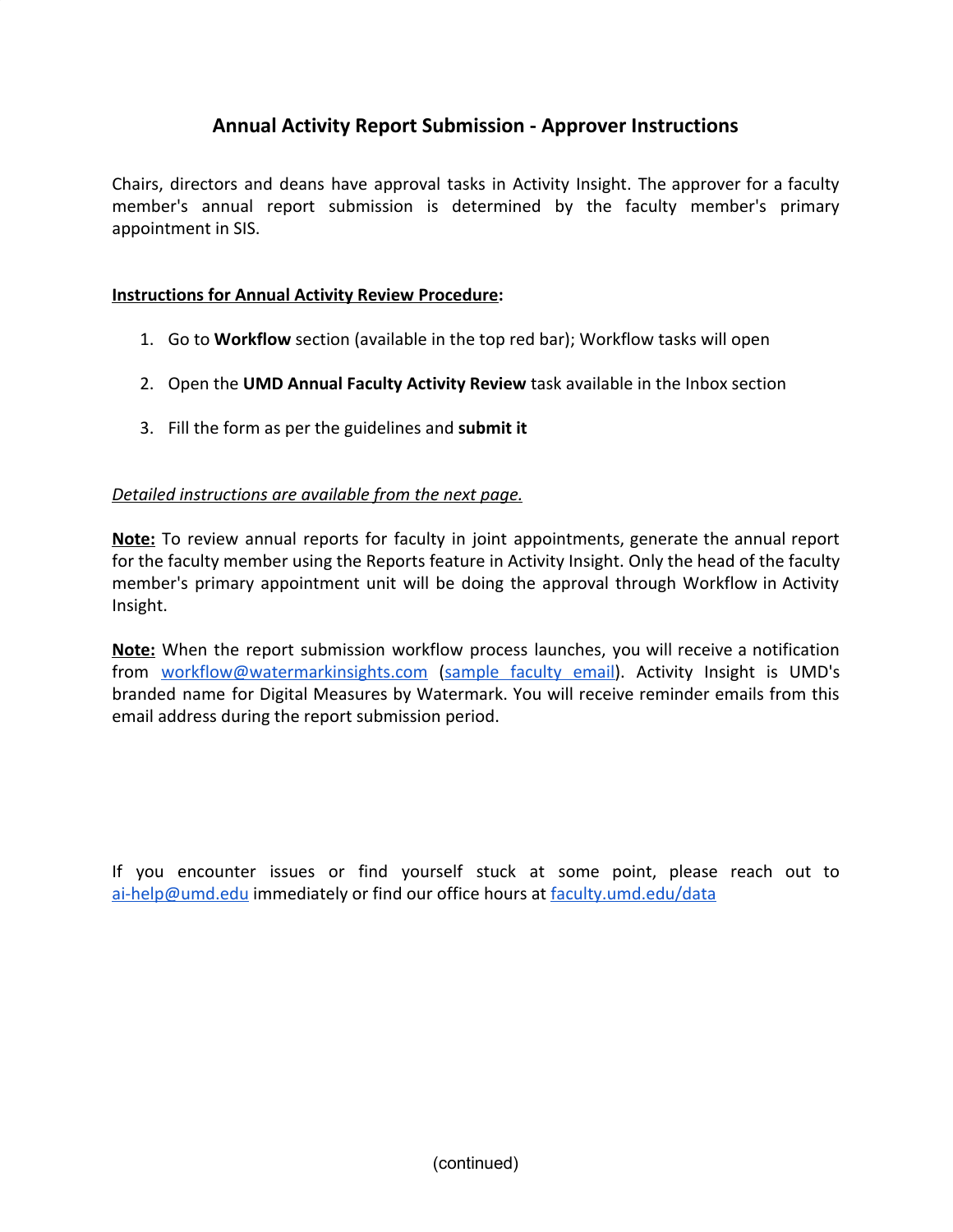## **Detailed Instructions**

- 1. Log in to Activity Insight through the homepage available at [faculty.umd.edu/data](https://faculty.umd.edu/data/).
- 2. Open **Workflow** section (in the top red bar).

| $\mathcal{L}_{\mathcal{S}}$<br><b>Activities</b><br><b>ACTIVITY INSIGHT</b><br><b>Reports</b> | <b>Workflow</b> |                                          | 2 | .: Digital Measures by Watermark |
|-----------------------------------------------------------------------------------------------|-----------------|------------------------------------------|---|----------------------------------|
| $\mathbb{Q}$<br>Search All Activities                                                         |                 |                                          |   | Rapid Reports<br>PasteBoard      |
| Review a guide to manage your activities. Show more                                           |                 |                                          |   |                                  |
| $\sim$ General Information                                                                    |                 |                                          |   |                                  |
| <b>Personal and Contact Information</b>                                                       |                 | <b>Other Employment</b>                  |   |                                  |
| Biography and Expertise                                                                       |                 | <b>Continuing Education</b>              |   |                                  |
| <b>Educational Background</b>                                                                 |                 | Professional Certifications and Licenses |   |                                  |
| Post-Graduate Training                                                                        |                 | Professional Memberships                 |   |                                  |
| Topuro and Bank                                                                               |                 | Honors and Awards                        |   |                                  |

3. **Workflow** task page will open. Find the **UMD Annual Faculty Activity Review** task in Inbox section and open it.

| <b>O ACTIVITY INSIGHT</b>                 | Activities $\blacktriangledown$ | Reports | Workflow $\blacktriangledown$ | <b>Usage Statistics</b> |             | 2 | ▲ | я | .: Digital Measures by Watermark |
|-------------------------------------------|---------------------------------|---------|-------------------------------|-------------------------|-------------|---|---|---|----------------------------------|
| <b>Workflow Tasks</b>                     |                                 |         |                               |                         |             |   |   |   |                                  |
| $\mathbf{\triangledown}$ Inbox            |                                 |         |                               |                         |             |   |   |   |                                  |
| Name                                      |                                 |         | Step                          |                         | Subject     |   |   |   | Due Date                         |
| <b>UMD Annual Faculty Activity Review</b> |                                 |         | Unit Approver                 |                         | One Faculty |   |   |   | November 21, 2019 @ 12:59 AM     |

4. The review page will open with faculty's annual activity report available for review in the **Faculty Submission Step**. To view, **download** the report using Acrobat icon highlighted.

| $\mathcal{A}_{\mathcal{P}}$<br><b>ACTIVITY INSIGHT</b><br>Activities $\blacktriangledown$<br><b>Reports</b>                                                                                                                                                                                                                                                                                    | Workflow v   | <b>Usage Statistics</b>      |                                | ာ                                                                                                              |                                     | .: Digital Measures by Watermark                     |
|------------------------------------------------------------------------------------------------------------------------------------------------------------------------------------------------------------------------------------------------------------------------------------------------------------------------------------------------------------------------------------------------|--------------|------------------------------|--------------------------------|----------------------------------------------------------------------------------------------------------------|-------------------------------------|------------------------------------------------------|
| ← Unit Approver Step - Due November 21, 2019 @ 12:59 AM                                                                                                                                                                                                                                                                                                                                        |              |                              |                                |                                                                                                                |                                     | 孟<br><b>x</b> Cancel<br>Actions $\blacktriangledown$ |
| <b>★ Faculty Step - One Faculty</b>                                                                                                                                                                                                                                                                                                                                                            |              |                              |                                |                                                                                                                |                                     | <b>Submitted November 18, 2019</b><br>by One Faculty |
|                                                                                                                                                                                                                                                                                                                                                                                                |              |                              | <b>Faculty Submission Step</b> |                                                                                                                |                                     |                                                      |
| Please click the PDF icon below to open your Annual Activity Report for the current reporting period, and validate that it reflects all activities you will be reporting. If it does not, use the Activities menu option at th<br>the screen, and make the necessary changes. Then use the Workflow menu option at the top of the screen to return here and click the [Refresh Report] button. |              |                              |                                |                                                                                                                |                                     |                                                      |
| Please REFRESH REPORT if you've made any changes in your activities.                                                                                                                                                                                                                                                                                                                           |              |                              |                                |                                                                                                                |                                     |                                                      |
| Annual Activity Report                                                                                                                                                                                                                                                                                                                                                                         | Last Updated | November 18, 2019 at 6:13 PM |                                | After completing review, click the Actions button near the top right side of the screen and then select Submit |                                     |                                                      |
|                                                                                                                                                                                                                                                                                                                                                                                                |              |                              | <b>Unit Approver Step</b>      |                                                                                                                |                                     |                                                      |
| Commentary on the faculty submission                                                                                                                                                                                                                                                                                                                                                           | B<br>U       | 挂<br>∍                       | $\overline{1}$<br>≔<br>産       | ⊞<br>$\mathcal{L}$                                                                                             | $\langle \rangle$<br>$\overline{a}$ |                                                      |
|                                                                                                                                                                                                                                                                                                                                                                                                |              |                              |                                |                                                                                                                |                                     |                                                      |
|                                                                                                                                                                                                                                                                                                                                                                                                |              |                              |                                |                                                                                                                |                                     |                                                      |
|                                                                                                                                                                                                                                                                                                                                                                                                |              |                              |                                | Click Actions button near the top right side of the screen and then select Finish Review                       |                                     |                                                      |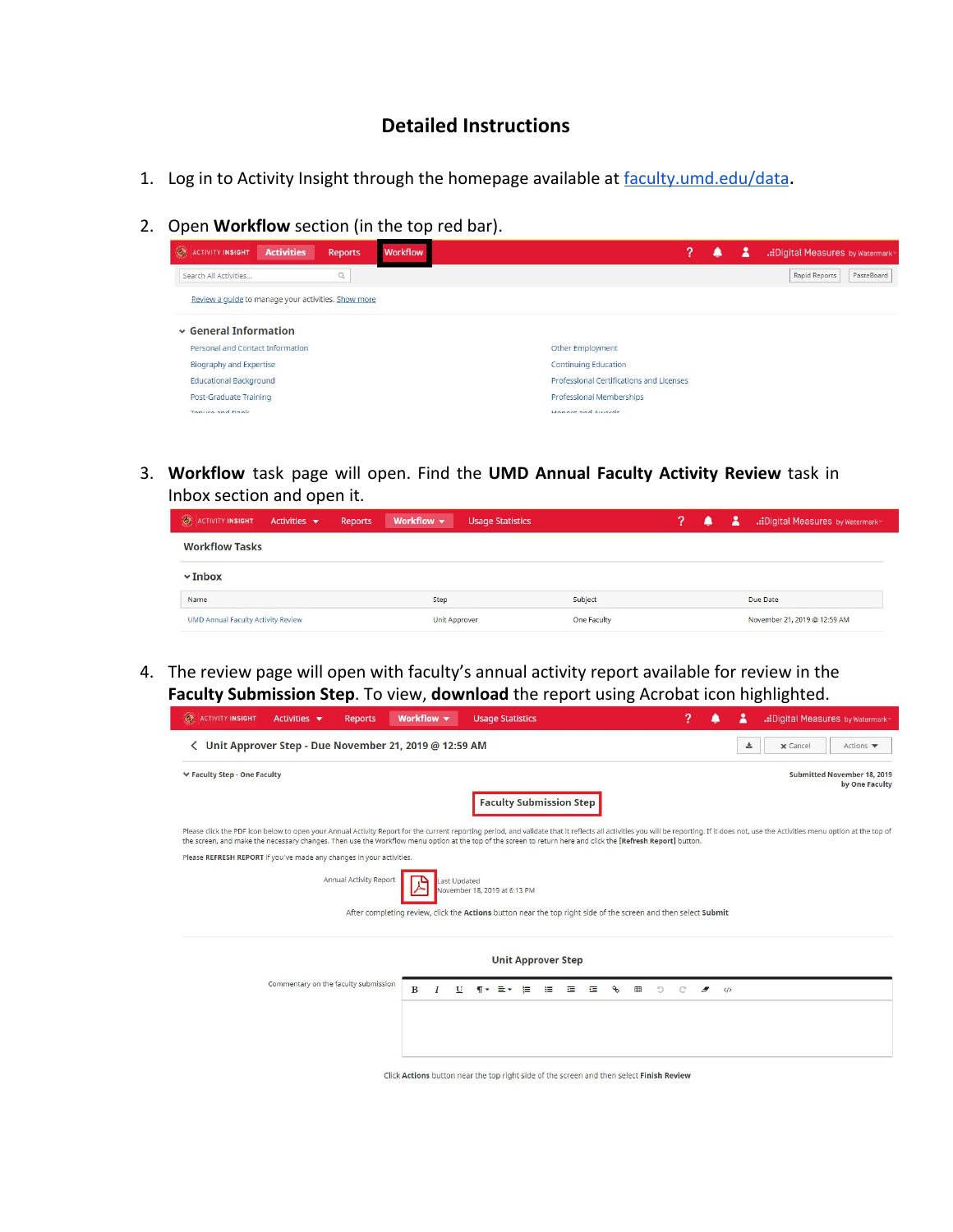5. Enter **commentary**, if needed, for faculty's annual activity report in the **Unit Approver Step** section.

| <b>AD</b> ACTIVITY INSIGHT                                           | Activities $\blacktriangledown$      | <b>Reports</b>         | Workflow v            | <b>Usage Statistics</b>                                                                                                                                      | 7                                         |                                     | .: Digital Measures by Watermark                                                                                                                                                                                               |
|----------------------------------------------------------------------|--------------------------------------|------------------------|-----------------------|--------------------------------------------------------------------------------------------------------------------------------------------------------------|-------------------------------------------|-------------------------------------|--------------------------------------------------------------------------------------------------------------------------------------------------------------------------------------------------------------------------------|
| ← Unit Approver Step - Due November 21, 2019 @ 12:59 AM              |                                      |                        |                       |                                                                                                                                                              |                                           | 孟                                   | <b>x</b> Cancel<br>Actions $\blacktriangledown$                                                                                                                                                                                |
| <b>₩ Faculty Step - One Faculty</b>                                  |                                      |                        |                       |                                                                                                                                                              |                                           |                                     | Submitted November 18, 2019<br>by One Faculty                                                                                                                                                                                  |
|                                                                      |                                      |                        |                       | <b>Faculty Submission Step</b>                                                                                                                               |                                           |                                     |                                                                                                                                                                                                                                |
|                                                                      |                                      |                        |                       | the screen, and make the necessary changes. Then use the Workflow menu option at the top of the screen to return here and click the [Refresh Report] button. |                                           |                                     | Please click the PDF icon below to open your Annual Activity Report for the current reporting period, and validate that it reflects all activities you will be reporting. If it does not, use the Activities menu option at th |
| Please REFRESH REPORT if you've made any changes in your activities. |                                      |                        |                       |                                                                                                                                                              |                                           |                                     |                                                                                                                                                                                                                                |
|                                                                      |                                      | Annual Activity Report | Last Updated          | November 18, 2019 at 6:13 PM                                                                                                                                 |                                           |                                     |                                                                                                                                                                                                                                |
|                                                                      |                                      |                        |                       | After completing review, click the Actions button near the top right side of the screen and then select Submit                                               |                                           |                                     |                                                                                                                                                                                                                                |
|                                                                      |                                      |                        |                       | <b>Unit Approver Step</b>                                                                                                                                    |                                           |                                     |                                                                                                                                                                                                                                |
|                                                                      | Commentary on the faculty submission |                        | B<br>$\boldsymbol{I}$ | U<br>$=$<br>疆<br>挂                                                                                                                                           | 96<br>用<br>$\circ$<br>$\mathbb{C}^n$<br>雇 | $\overline{a}$<br>$\langle \rangle$ |                                                                                                                                                                                                                                |
|                                                                      | <b>Enter</b><br>commentary<br>here   |                        |                       |                                                                                                                                                              |                                           |                                     |                                                                                                                                                                                                                                |
|                                                                      |                                      |                        |                       | Click Actions button near the top right side of the screen and then select Finish Review                                                                     |                                           |                                     |                                                                                                                                                                                                                                |

6. Click on **Actions** and then select **Finish Review** to complete faculty's Annual Faculty Activity Review form.

| ← Unit Approver Step - Due November 21, 2019 @ 12:59 AM                                                                                                                                                                                                                                                                                                                                        |   |              |                     |  |                               |                  |                           |   |   |               |   |                                                           |   |   |                          |           |  |  |  |  |  |  |  |
|------------------------------------------------------------------------------------------------------------------------------------------------------------------------------------------------------------------------------------------------------------------------------------------------------------------------------------------------------------------------------------------------|---|--------------|---------------------|--|-------------------------------|------------------|---------------------------|---|---|---------------|---|-----------------------------------------------------------|---|---|--------------------------|-----------|--|--|--|--|--|--|--|
| ↓ Faculty Step - One Faculty<br><b>Faculty Submission Step</b>                                                                                                                                                                                                                                                                                                                                 |   |              |                     |  |                               |                  |                           |   |   |               |   | Save Draft<br>Finish Review<br>Send Back to Previous Step |   |   |                          |           |  |  |  |  |  |  |  |
| Please click the PDF icon below to open your Annual Activity Report for the current reporting period, and validate that it reflects all activities you will be reporting. If it does not, use the Activities menu option at th<br>the screen, and make the necessary changes. Then use the Workflow menu option at the top of the screen to return here and click the [Refresh Report] button. |   |              |                     |  |                               |                  |                           |   |   |               |   |                                                           |   |   |                          |           |  |  |  |  |  |  |  |
| Please REFRESH REPORT if you've made any changes in your activities.                                                                                                                                                                                                                                                                                                                           |   |              |                     |  |                               |                  |                           |   |   |               |   |                                                           |   |   |                          |           |  |  |  |  |  |  |  |
| <b>Annual Activity Report</b><br>After completing review, click the Actions button near the top right side of the screen and then select Submit                                                                                                                                                                                                                                                |   |              | <b>Last Updated</b> |  | November 18, 2019 at 6:13 PM  |                  |                           |   |   |               |   |                                                           |   |   |                          |           |  |  |  |  |  |  |  |
|                                                                                                                                                                                                                                                                                                                                                                                                |   |              |                     |  |                               |                  | <b>Unit Approver Step</b> |   |   |               |   |                                                           |   |   |                          |           |  |  |  |  |  |  |  |
| Commentary on the faculty submission                                                                                                                                                                                                                                                                                                                                                           | B | $\mathbf{I}$ | U                   |  | $\P$ $\cdot$ $\equiv$ $\cdot$ | にゅうしょう にっぽん こうしゃ | 三                         | 彊 | 僵 | $\mathcal{C}$ | 田 |                                                           | O | C | $\overline{\mathcal{F}}$ | $\langle$ |  |  |  |  |  |  |  |
|                                                                                                                                                                                                                                                                                                                                                                                                |   |              |                     |  |                               |                  |                           |   |   |               |   |                                                           |   |   |                          |           |  |  |  |  |  |  |  |